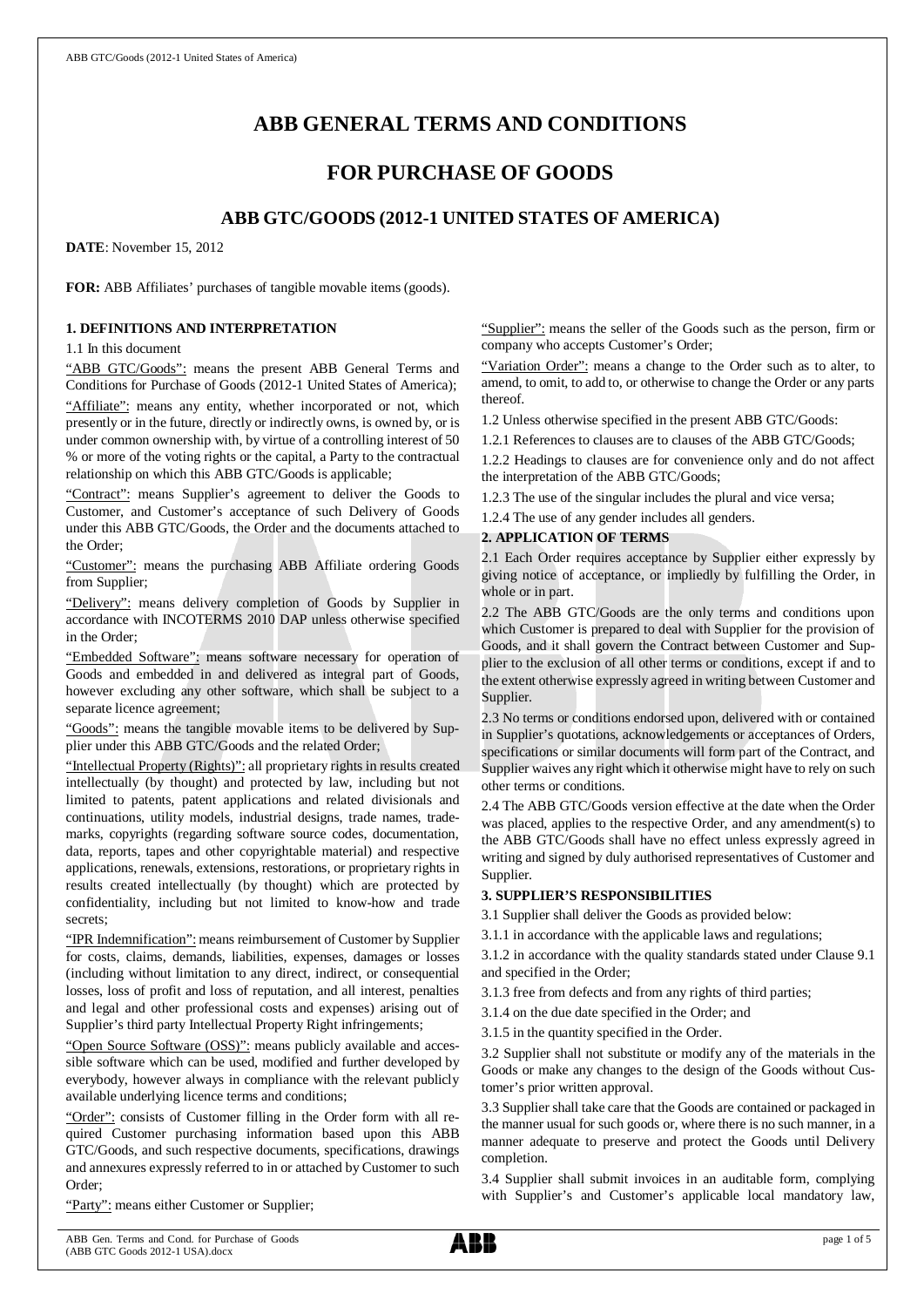generally accepted accounting principles and the specific Customer requirements, containing the following minimum information: Supplier name, address and reference person including contact details (telephone, e-mail etc.); invoice date; invoice number; Order number (same as stated in the Order); Supplier number (same as stated in the Order); address of Customer; quantity; specification of Goods supplied; price (total amount invoiced); currency; tax or VAT amount; tax or VAT number; payment terms.

3.5 Invoices shall be issued to Customer as stated in the Order and sent to the invoice address specified in the Order.

3.6 Customer may issue Variation Orders to Supplier to alter, amend, omit, add to, or otherwise change ordered Goods or parts thereof, and Supplier shall carry out such Variation Orders under the Order and/or ABB GTC/Goods. Agreed unit prices stated in the Order and/or otherwise agreed between Customer and Supplier shall apply.

3.7 In no event Supplier shall suspend the Delivery of any Goods to Customer.

### **4. CUSTOMER'S RESPONSIBILITIES**

4.1 In consideration of the Goods delivered by Supplier in accordance with the terms and conditions of the respective Order and the ABB GTC/Goods, Customer shall pay to Supplier the purchase price stated in the Order provided the invoice fulfils the requirements of Clause 3.4.

4.2 Customer reserves the right to set off such amount owed to Supplier, or withhold payment for Goods not provided in accordance with the Order and the ABB GTC/Goods.

### **5. DELIVERY**

5.1 The Goods shall be delivered in accordance with INCOTERMS 2010 DAP, to the point of delivery specified in the Order, or Customer's place of business if no other point of delivery has been specified by Customer.

5.2 Supplier shall ensure that each Delivery is accompanied by a delivery note, which shall contain the following minimum information (unless required otherwise by Customer): the Order number, date of Order, number of packages and contents and, in the case of part delivery, the outstanding balance remaining to be delivered.

5.3 The Goods shall be delivered during Customer's business operation hours unless otherwise requested by Customer.

5.4 Upon Delivery, Supplier (or its appointed carrier) shall provide Customer with such export documents as are necessary together with a delivery note.

5.5 Ownership (title) of the Goods shall pass to Customer at Delivery, except if otherwise expressly agreed. However, to the extent that the Goods contain Embedded Software, ownership (title) regarding such Embedded Software shall not be passed to Customer, however Customer and all users shall have a worldwide, irrevocable, perpetual, royalty-free right to use the Embedded Software as an integral part of such Goods or for servicing the Goods. In the event the Embedded Software or any part thereof is owned by a third party, Supplier shall be responsible for obtaining the respective software licences necessary from the third party before Delivery to comply with its obligations under the Order.

5.6 In the event the Embedded Software contains or uses Open Source Software, Supplier must fully specify and inform Customer in writing and prior to Delivery about all Open Source Software implemented into or used by the Embedded Software. In the event that Customer cannot approve any Open Source Software components contained in or used by the Embedded Software, Supplier agrees to replace or substitute the affected Open Source Software component(s) contained in or used by the Embedded Software.

5.7 Supplier shall invoice Customer upon Delivery in accordance with Clause 3.4, but such invoicing shall be conducted separately from despatch of the Goods to Customer.

### **6. ACCEPTANCE OF GOODS**

6.1 Customer shall not be deemed to have accepted any Goods until it has had a reasonable time to inspect them following Delivery or, in the case of a defect in the Goods, until a reasonable time after such defect has become apparent.

6.2 If any Goods delivered to Customer do not comply with Clause 3 (Supplier's Responsibilities), or are otherwise not in conformity with the Order, then, without limiting any other right or remedy that Customer may have under Clause 10 (Remedies), Customer may reject the Goods and request replacement of the Goods or recover all payments made to Supplier by Customer.

### **7. DELAYED DELIVERY**

If Delivery of the Goods does not comply with the agreed delivery date(s) then, without prejudice to any other rights which it may have, Customer reserves the right to:

7.1 terminate the Contract in whole or in part;

7.2 refuse any subsequent delivery of the Goods which Supplier attempts to make;

7.3 recover from Supplier any expenditure reasonably incurred by Customer in obtaining the Goods in substitution from another supplier;

7.4 claim damages for any additional costs, loss or expenses incurred by Customer which are reasonably attributable to Supplier's failure to deliver the Goods on the agreed delivery date; and

7.5 claim additional compensation for liquidated damages if such compensation right is expressly stated in the respective Order.

### **8. INSPECTION OF GOODS**

8.1 At any time prior to Delivery and during Supplier's business hours, Customer shall have the right at its cost to (i) inspect the Goods and Supplier's manufacturing units upon providing reasonable notice, and/or (ii) request test samples of the respective Goods, or any parts or materials thereof.

8.2 If the results of such inspection or test sampling cause Customer to be of the opinion that the Goods do not conform or are unlikely to conform with the Order or with any specifications and/or patterns supplied or advised by Customer to Supplier, Customer shall inform Supplier and Supplier shall immediately take such action as is necessary to ensure conformity with the Order. In addition Supplier shall carry out such necessary additional inspection or testing at Supplier's own cost whereby Customer shall be entitled to be present and in attendance.

8.3 Notwithstanding any inspection or test sampling by Customer, Supplier shall remain fully responsible for the Goods compliance with the Order. This applies whether or not Customer has exercised its right of inspection and/or testing and shall not limit Supplier's obligations under the Order. For the avoidance of doubt, inspection or testing of Goods by Customer shall in no event exempt Supplier from or limit Supplier's warranties or liability in any way.

### **9. WARRANTY**

9.1 Supplier warrants that the Goods:

9.1.1 comply with all agreed specifications, including all specified material, workmanship and the like, documentation and quality requirements, or in absence thereof are fit for the purposes for which goods of the same description type would ordinarily be used and keep the functionality and performance as expected by Customer according to Supplier's information, documentation and statements;

9.1.2 are fit for any particular purpose expressly or impliedly made known to Supplier in the Order and/or Order related documents;

9.1.3 are new and unused at the date of Delivery;

9.1.4 are free from defects and rights of third parties;

9.1.5 possess the qualities which Supplier has held out to Customer as a sample or model;

9.1.6 comply with Clause 12 (Compliance with Relevant Law).

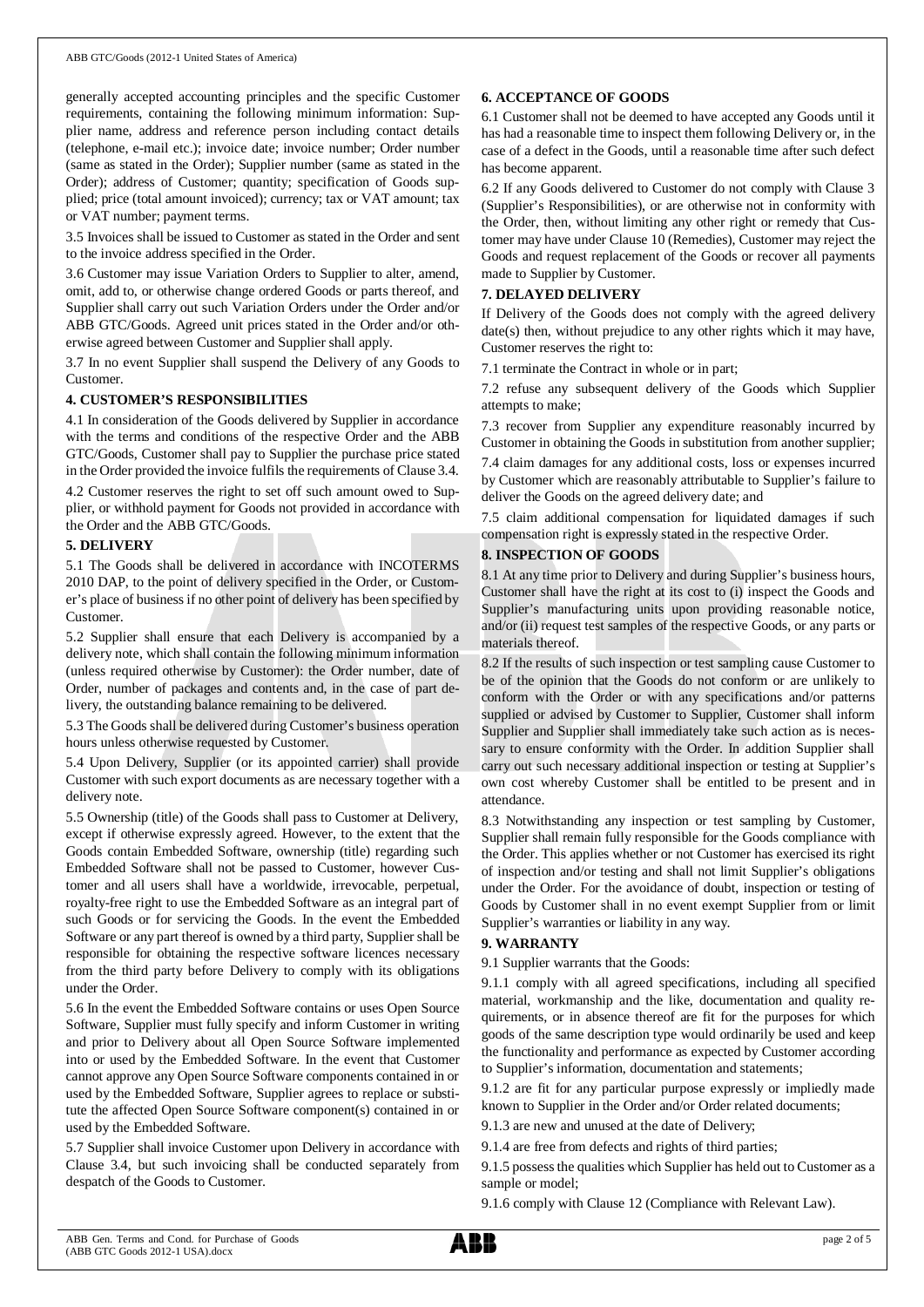9.2 The warranty period shall be twenty four (24) months from Delivery, or such other time period stated in the Order or otherwise expressly agreed in the Contract.

9.3 In case of non-compliance with the warranty provided under this Clause, Customer shall be entitled to enforce the remedies provided in Clause 10 (Remedies) hereunder.

### **10. REMEDIES**

10.1 In case of breach of warranty under Clause 9 (Warranty) or if Supplier otherwise fails to comply with any of the terms of the respective Order, Customer shall give notice in writing to Supplier of such breach of warranty and provide Supplier an opportunity to swiftly remedy it. If no Supplier action to remedy such breach has been taken within forty eight (48) hours of receiving such Customer notification, Customer shall be entitled to any one or more of the following remedies at its own discretion and at Supplier's own expense:

10.1.1 to give Supplier another opportunity to carry out any additional work necessary to ensure that the terms and conditions of the Order are fulfilled;

10.1.2 to carry out (or to instruct a third party to carry out) any additional work necessary to make the Goods comply with the Order;

10.1.3 to obtain prompt replacement of the defective Goods by Goods conforming with the Order without defects;

10.1.4 to refuse to accept any further Goods, but without exemption from Supplier's liability for the defective Goods delivered by Supplier;

10.1.5 to claim such damages as may have been sustained by Customer as a result of Supplier's breaches of the respective Order;

10.1.6 to terminate the Contract in accordance with Clause 15.2.

10.2 In the event that Clauses 10.1.1, 10.1.2 or 10.1.3 apply, the entire warranty period of Clause 9.2 shall be restarted.

10.3 The rights and remedies available to Customer and contained in the ABB GTC/Goods are cumulative and are not exclusive of any rights or remedies available at law or in equity.

### **11. INTELLECTUAL PROPERTY**

11.1 In the event that the Goods (and/or the Embedded Software) delivered by Supplier infringe any third party Intellectual Property Rights, Supplier shall, notwithstanding anything provided to the contrary or otherwise contained in this ABB GTC/Goods, the Order, or the Contract, provide IPR Indemnification to Customer. The IPR Indemnification applies whether or not Supplier may have been negligent or at fault and does not limit any further compensation rights of Customer. Supplier's obligation to indemnify Customer as provided under this Clause shall not apply if and to the extent the liability or damage was caused by Customer's own pre-existing Intellectual Property Rights contributed to, or implemented into the Goods provided by Supplier.

11.2 If any infringement claim is made against Customer, Customer may without prejudice to its rights under Clause 11.1 also request at its discretion and at Supplier's cost that Supplier (i) procures for Customer the right to continue using the Goods; (ii) modifies the Goods so that they cease to be infringing; or (iii) replaces the Goods so that they become non-infringing.

11.3 In the event Supplier cannot fulfil Customer's above request, Customer shall be entitled to terminate the Order, to reclaim all sums which Customer has paid to Supplier under the Order and to claim compensation in accordance with Clause 11.1 and for any other costs, losses or damages incurred whatsoever.

### **12. COMPLIANCE WITH RELEVANT LAW**

12.1 The Goods covered by this ABB GTC/Goods shall be provided by Supplier in compliance with all relevant legislation, regulations, and codes of practice, guidance and other requirements of any relevant government or governmental agency applicable to Supplier. To the extent that such regulations are advisory rather than mandatory, the standard of compliance to be achieved by Supplier shall be in compliance with the generally accepted best practice of the relevant industry.

12.2 Both Parties warrant that each will not, directly or indirectly, and that each has no knowledge that the other Party or any third parties will, directly or indirectly, make any payment, gift or other commitment to its customers, to government officials or to agents, directors and employees of each Party, or any other party in a manner contrary to applicable laws (including but not limited to the U. S. Foreign Corrupt Practices Act and, where applicable, legislation enacted by member states and signatories implementing the OECD (Convention Combating Bribery of Foreign Officials), and shall comply with all relevant laws, regulations, ordinances and rules regarding bribery and corruption. Nothing in this ABB GTC/Goods shall render either Party or any of its Affiliates liable to reimburse the other for any such consideration given or promised.

12.3 Either Party's material violation of any of the obligations contained in this Clause 12 (Compliance with Relevant Law) may be considered by the other Party to be a material breach of the respective contractual relationship for the sale of Goods to which this ABB GTC/Goods applies, and shall entitle such Party to terminate such contractual relationship with immediate effect and without prejudice to any further right or remedies under such contractual relationship or applicable law.

12.4 Supplier shall indemnify without any agreed limitations Customer for all liabilities, damages, costs, or expenses incurred as a result of any such violation of the above mentioned obligations and termination of the respective contractual relationship for the sale of Goods.

12.5 Upon signing an Order to which this ABB GTC/Goods applies, Supplier herewith acknowledges and confirms that it has been provided information on how to access ABB's Code of Conduct and ABB's Supplier Code of Conduct online (Web portal: [www.abb.com](http://www.abb.com/)). Supplier agrees to perform its contractual obligations under the ABB GTC/Goods and the respective contractual relationship with substantially similar standards of ethical behaviour as stated in the above mentioned ABB Codes of Conduct.

12.6 Supplier must comply with the ABB Lists of Prohibited and Restricted Substances (available under [www.abb.com](http://www.abb.com/) - Supplying to ABB - Doing Business with ABB).

12.7 Supplier agrees to comply with all federal, state and local laws, executive orders, rules, regulations and ordinances which may be applicable to Supplier's performance of its obligations under the Contract and/or an Order. Supplier certifies to Customer that the Goods purchased hereunder were produced or performed in compliance with all applicable requirements of the Fair Labor Standards Act of 1938, as amended. Supplier shall comply, unless this transaction is exempt under applicable regulations, with all provisions of Executive Order 11246 of September 24, 1965, as amended, and with the relevant orders of the Secretary of Labor relating to Equal Employment Opportunity, and clauses thereby required are incorporated herein by reference. If the Contract or an Order is subject to government contracting mandates, Customer will so state on the face hereof, and if so stated, as a condition to its effectiveness, Supplier agrees to certify to Customer, by separate writing, that it complies with all government contracting requirements applicable to Customer, Supplier and the Goods.

### **13. CONFIDENTIALITY AND DATA PROTECTION**

### 13.1 Supplier shall:

13.1.1 Unless otherwise agreed in writing, keep in strict confidence all technical or commercial information, specifications, inventions, processes or initiatives of Customer which have been disclosed to Supplier by Customer or its agents and any other information concerning Customer's business or its products and/or its technologies, and which Supplier obtains in connection with the Goods (whether before or after acceptance of the Order). Supplier shall restrict disclosure of such confidential material to such of its employees, agents or

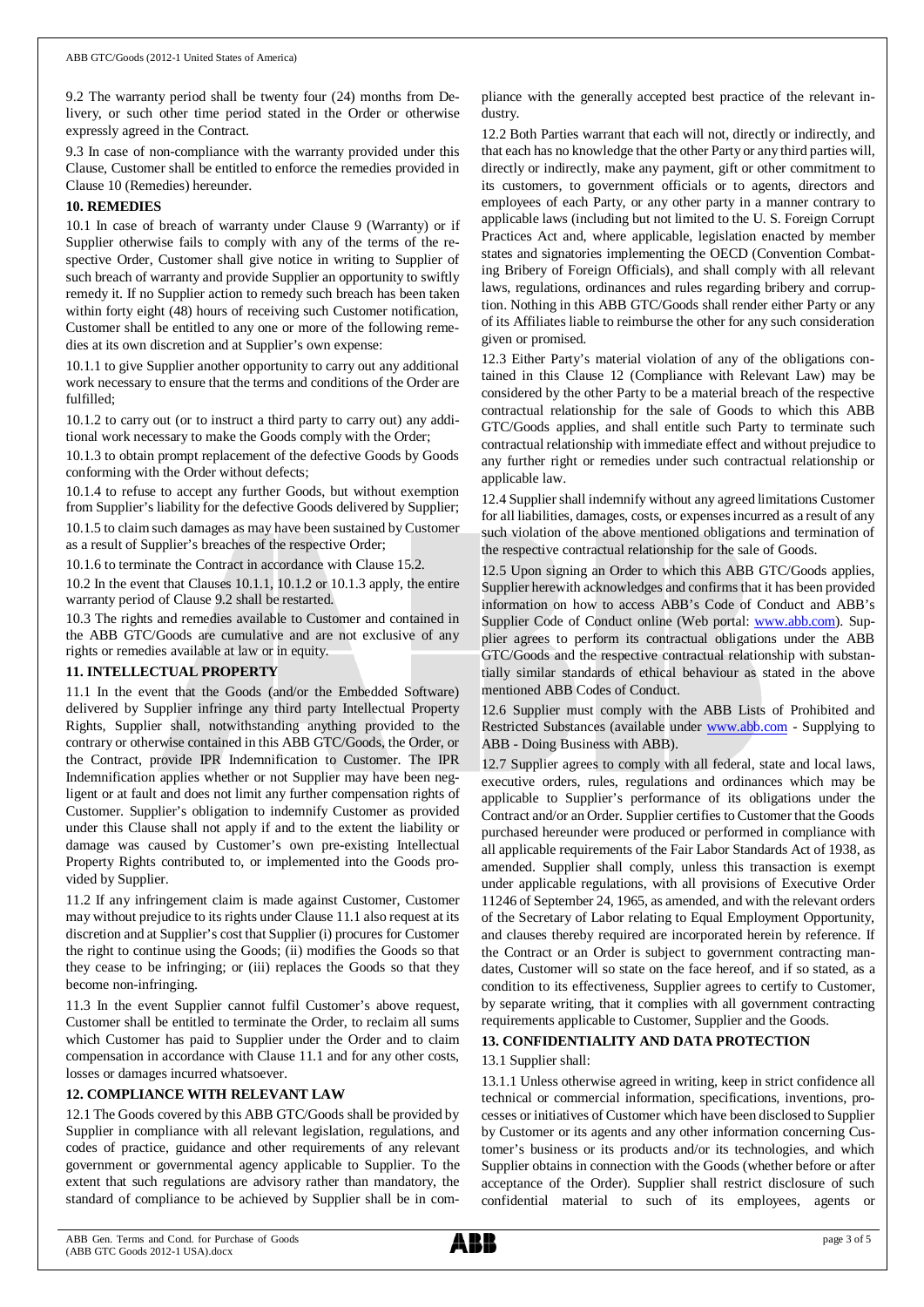sub-contractors as need to know the same for the purpose of the provision of the Goods to Customer. Supplier shall ensure that such employees, agents, sub-contractors or other third parties are subject to and comply with the same obligations of confidentiality as applicable to Supplier and shall be liable for any unauthorized disclosures;

13.1.2 Apply reasonable safeguards against the unauthorised disclosure of Customer's confidential and proprietary information and protect confidential information in accordance with the generally accepted standards of protection in the related industry, or in the same manner and to the same degree that it protects its own confidential and proprietary information – whichever standard is the higher. Supplier may disclose confidential information to "Permitted Additional Recipients" (which means Supplier's authorised representatives, including auditors, counsels, consultants and advisors) provided always that such Permitted Additional Recipients sign with Supplier a confidentiality agreement with terminology substantially similar hereto or where applicable, are required to comply with codes of professional conduct ensuring confidentiality of such information;

13.1.3 Take all necessary steps to ensure that Customer's data or information which come into its possession or control in the course of delivering the Goods are protected. In particular Supplier shall not (i) use Customer's data or information for any other purposes than for delivering the Goods, or (ii) reproduce the data or information in whole or in part in any form except as may be required by the respective contractual documents, or (iii) disclose Customer's data or information to any third party not authorised by Customer to receive it, except with the prior written consent of Customer;

13.1.4 Install and update at its own costs required adequate virus protection software and operating system security patches for all computers and software utilized in connection with delivering the Goods and shall provide updates to Customer if so requested by Customer.

13.2 Supplier agrees that Customer shall be allowed to provide any information received from Supplier to any other ABB Affiliate.

### **14. LIABILITY AND INDEMNITY**

14.1 Without prejudice to applicable mandatory law or unless otherwise agreed between the Parties, Supplier shall compensate/indemnify Customer for all damages and losses in connection with the Goods whether or not Supplier may have been negligent or at fault (i) for Supplier's breaches of the terms of Contract, and (ii) for any claim, except for IPR Indemnification for which Clause 11 (Intellectual Property) applies, made by a third party (including employees of Supplier) against Customer in connection with the Goods and to the extent that the respective liability, loss, damage, injury, cost or expense was caused by, relates to or arises from the Goods delivered by Supplier and/or its sub-contractors. Upon Customer's request Supplier shall defend Customer against any third party claims.

14.2 Supplier shall be responsible for observance of all of its suppliers and/or sub-contractors, and it shall be responsible for the acts, defaults, negligence or obligations of any of its suppliers and/or sub-contractors, its agents, servants or workmen as fully as if they were the acts, defaults, negligence or obligations of Supplier.

14.3 The provisions of this Clause 14 (Liability and Indemnity) shall survive any performance, acceptance or payment pursuant to this ABB GTC/Goods and shall extend to any substituted or replacement Goods delivered by Supplier to Customer.

14.4 Unless otherwise expressly stated in the respective Order, Supplier shall maintain in force, and upon request provide evidence of, adequate liability insurance and statutory worker's compensation/employer's liability insurance with reputable and financially sound insurers. Nothing contained in this Clause 14 (Liability and Indemnity) shall relieve Supplier from any of its contractual or other legal liabilities. The insured amount cannot be considered nor construed as limitation of liability.

14.5 Customer reserves the right to set off any claims under the Order against any amounts owed to Supplier.

### **15. TERM AND TERMINATION OF ORDERS**

15.1 The respective contractual relationship established by an Order under this ABB GTC/Goods may be terminated for convenience in whole or in part by Customer upon giving Supplier thirty (30) calendar days written notice, unless otherwise expressly stated in the relevant Order. In such event Customer shall pay to Supplier the value of the already delivered but unpaid parts of the Goods and proven direct costs reasonably incurred by Supplier for the undelivered and unpaid parts of the Goods, however in no event more than the agreed purchase price for the Goods under the respective Order. No further compensation shall be due to Supplier.

15.2 In the event of Supplier's breach of the Contract, including a breach of warranty, Customer shall be entitled to terminate the respective Contract established by an Order under this ABB GTC/Goods if Supplier fails to take adequate and timely actions to remedy a breach as requested by Customer. In such event, Customer shall have no obligation to compensate Supplier for the already delivered but unpaid parts of the Goods and Supplier shall be obliged to pay back to Customer any remuneration received from Customer for the Goods and take back the Goods at Supplier's own cost and risk.

15.3 Upon termination Supplier shall immediately and at Supplier's expense safely return to Customer all respective Customer property (including any documentation, data, and applicable Intellectual Property) and Customer information then in Supplier's possession or under Supplier's control and provide Customer with the complete information and documentation about the already delivered parts of the Goods.

### **16. FORCE MAJEURE**

16.1 Neither Party shall be liable for any delay in performing or for failure to perform its obligations under a respective Order if the delay or failure results from an event of "Force Majeure." For clarification, Force Majeure means an event that was not foreseeable by the affected Party at the time of execution of the respective Order, is unavoidable and outside the control of the affected Party, and for which the affected Party is not responsible, provided such event prevents the affected Party from performing the respective Order despite all reasonable efforts, and the affected Party provides notice to the other Party within five (5) calendar days from occurrence of the respective event of Force Majeure.

16.2 If an event of Force Majeure occurs which exceeds thirty (30) calendar days either Party shall have the right to terminate the relevant Order forthwith by written notice to the other Party without liability to the other Party. Each Party shall use its reasonable endeavours to minimise the effects of any event of Force Majeure.

### **17. ASSIGNMENT AND SUB-CONTRACTING**

17.1 Supplier shall not assign, sub-contract, transfer, or encumber an Order or any parts thereof (including any monetary receivables from Customer) without prior written approval of Customer.

17.2 Customer may at any time assign, transfer, encumber, sub-contract or deal in any other manner with all or any of its rights or obligations under the respective Order and/or ABB GTC/Goods to any of its own ABB Affiliates.

### **18. NOTICES**

Any notice shall be given by sending the same by registered mail, courier, fax or by e-mail to the address of the relevant Party as stated in the Order or to such other address as such Party may have notified in writing to the other for such purposes. E-mail and fax expressly require written confirmation issued by the receiving Party. Electronic read receipts may not under any circumstances be deemed as confirmation of notice. Electronic signatures shall not be valid, unless expressly agreed in writing by duly authorised representatives of the Parties.